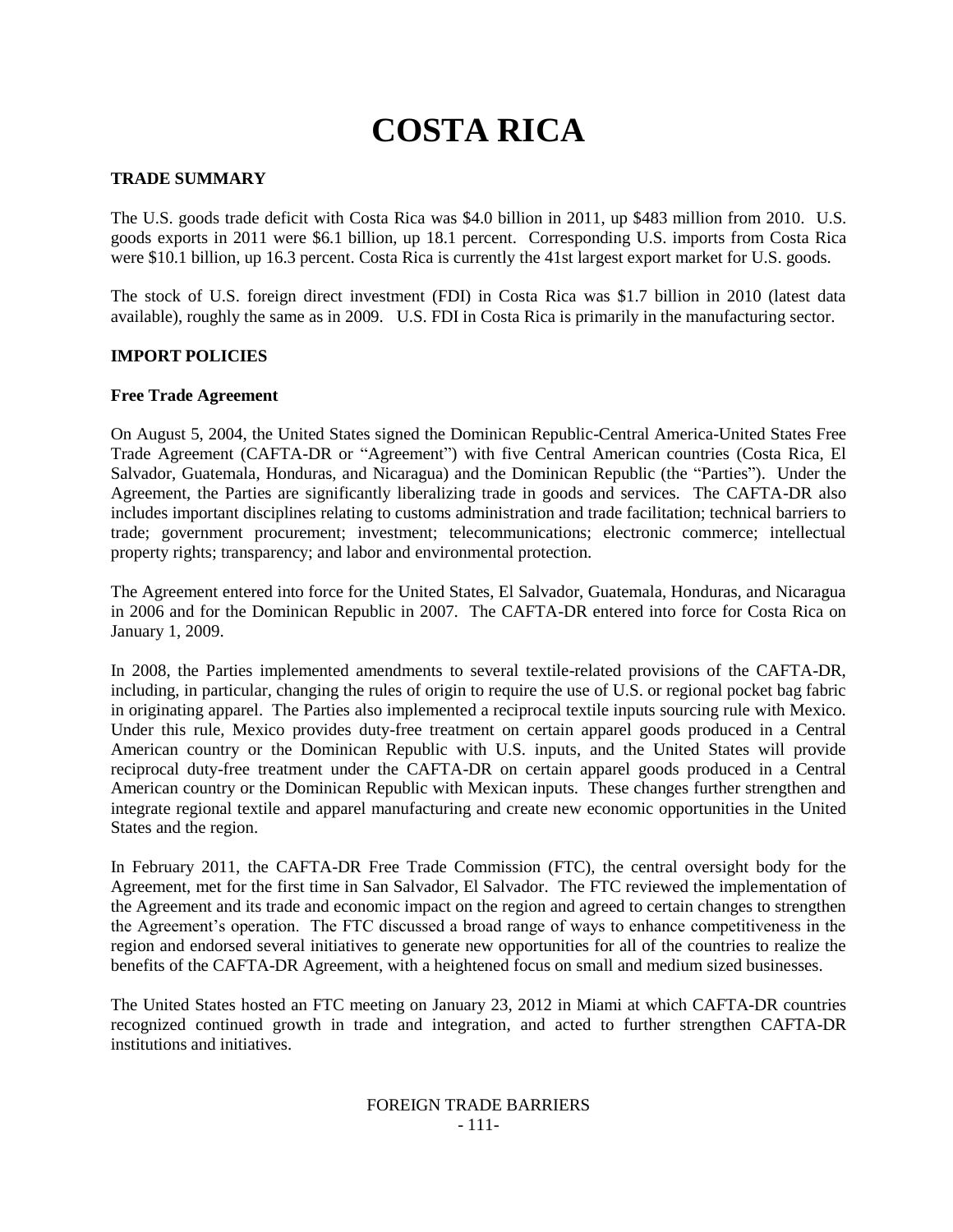# **Tariffs**

As a member of the Central American Common Market, Costa Rica applies a harmonized external tariff on most items at a maximum of 15 percent with some exceptions.

Under the CAFTA-DR, however, 100 percent of U.S. industrial trade will enter Costa Rica duty free by 2015. Nearly all textile and apparel goods that meet the Agreement"s rules of origin now enter Costa Rica duty free and quota free, creating economic opportunities for U.S. and regional fiber, yarn, fabric, and apparel manufacturing companies.

Under the CAFTA-DR, more than half of U.S. agricultural exports now enter Costa Rica duty free. Costa Rica will eliminate its remaining tariffs on virtually all agricultural products by 2020 (2022 for chicken leg quarters and 2025 for rice and dairy products). For certain agricultural products, tariff-rate quotas (TRQs) will permit some duty-free access for specified quantities during the tariff phase out period, with the dutyfree amount expanding during that period. Costa Rica will liberalize trade in fresh potatoes and onions through expansion of a TRQ, rather than by tariff reductions.

## **Nontariff Measures**

Under the CAFTA-DR, all CAFTA-DR countries, including Costa Rica, committed to improve transparency and efficiency in administering customs procedures, including the CAFTA-DR rules of origin. The CAFTA-DR countries also committed to ensuring greater procedural certainty and fairness in the administration of these procedures, and agreed to share information to combat illegal trans-shipment of goods.

Costa Rica implemented the Information Technology Customs Control (TICA) system in 2007 for imports and in early 2009 for exports (other than exports from free trade zones). The TICA system has significantly improved what had been a complex and bureaucratic import process. Under the TICA system, the Costa Rican customs authority has changed its focus from the verification of goods to the verification of processes and data. Customs officials now have up to four years to review the accuracy of import declarations, which allows customs to facilitate the free flow of goods while gathering necessary documentation.

Costa Rica has ratified the "Hague Convention Abolishing the Requirement for Legalization of Foreign Public Documents" or "Apostille Convention," to which the United States is also a party. With implementation of this agreement on December 14, 2011, official documents originating in the United States are subject to a single act of authentication, which is expected to facilitate paperwork for commerce between the United States and Costa Rica.

## **GOVERNMENT PROCUREMENT**

The CAFTA-DR requires that procuring entities use fair and transparent procurement procedures, including advance notice of purchases and timely and effective bid review procedures, for procurement covered by the Agreement. Under the CAFTA-DR, U.S. suppliers are permitted to bid on procurements of most Costa Rican government entities, including key ministries and state-owned enterprises, on the same basis as Costa Rican suppliers. The anticorruption provisions in the Agreement require each government to ensure under its domestic law that bribery in matters affecting trade and investment, including in government procurement, is treated as a criminal offense or is subject to comparable penalties.

#### FOREIGN TRADE BARRIERS -112-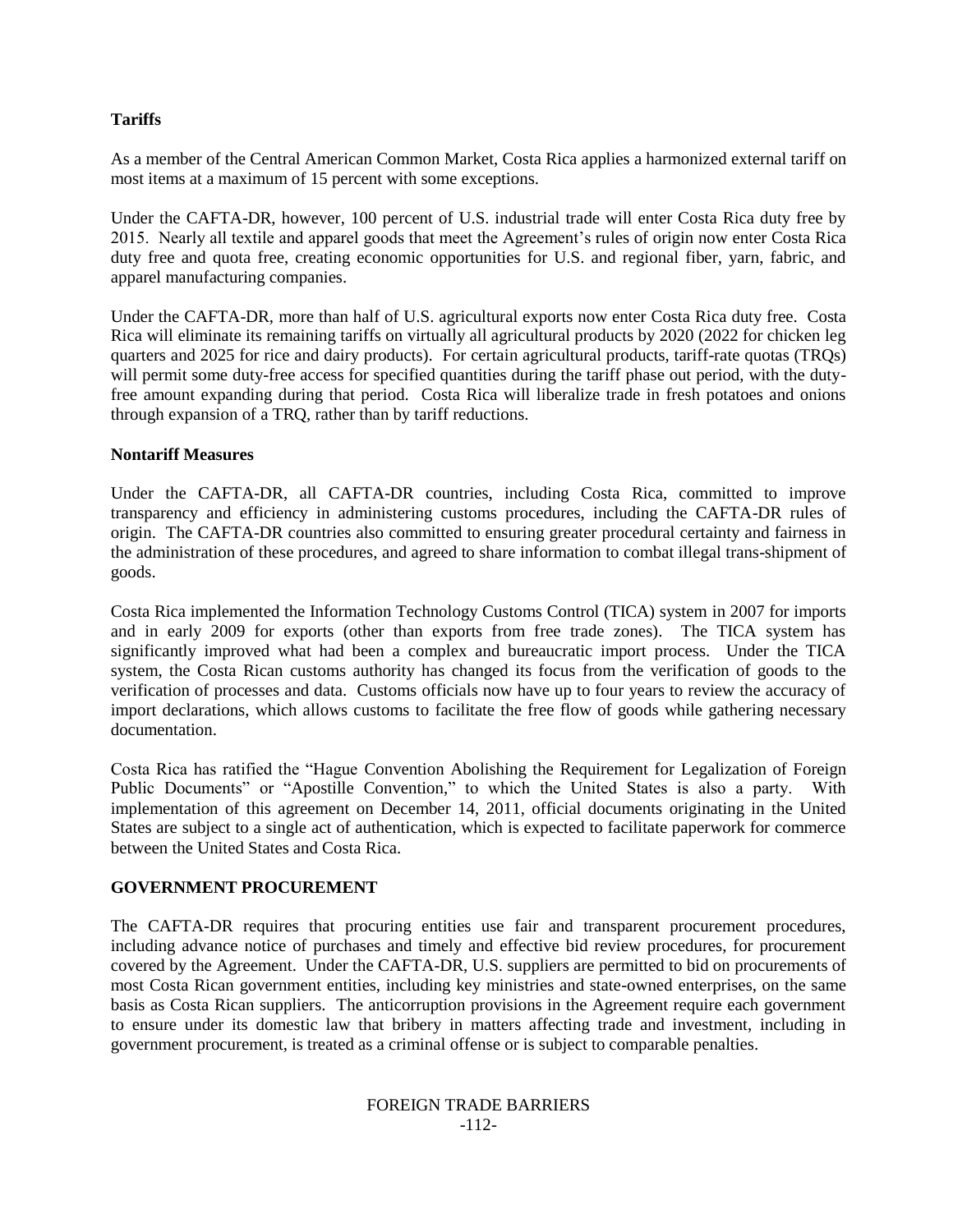The government of Costa Rica"s "Digital Government" development group, in partnership with the Costa Rican Electricity Institute and others, is currently implementing an automated procurement system dubbed "MerLink." MerLink is streamlining procurement procedures and should significantly reduce the risk of corruption or fraud in the procurement process. In late 2011 and early 2012, the United States Trade and Development Agency disbursed a \$430,000 grant to support the "Digital Government" group by providing a roadmap and guidelines for implementation of a government-wide backbone network and shared data center.

Costa Rica is not a signatory to the WTO Agreement on Government Procurement.

# **EXPORT SUBSIDIES**

Tax holidays are available for investors in free trade zones, unless tax credits are available in an investor"s home country for taxes paid in Costa Rica.

Under the CAFTA-DR, Costa Rica may not adopt new duty waivers or expand existing duty waivers that are conditioned on the fulfillment of a performance requirement (*e.g.*, the export of a given level or percentage of goods). However, under the CAFTA-DR, Costa Rica was permitted to maintain such measures through 2009, provided that it maintained the measures in accordance with its obligations under the WTO Agreement on Subsidies and Countervailing Measures. The U.S. Government is working with the government of Costa Rica in an effort to ensure compliance with its CAFTA-DR obligations.

# **INTELLECTUAL PROPERTY RIGHTS PROTECTION**

Costa Rica was again listed on the Watch List in the 2011 Special 301 report. Recent improvements include passage of legislation to strengthen intellectual property rights (IPR) protection and enforcement in Costa Rica, and the publication of regulations to clarify Internet intermediary liability for copyright infringement. Key concerns include the need to publish better judicial IPR statistics and to seek deterrent penalties for, assign higher priority to, and allocate greater resources for combating piracy and counterfeiting.

The Costa Rican Attorney General"s office has recently voiced a willingness to pursue IPR crimes more forcefully than in the past. The United States looks forward to seeing a corresponding improvement in IPR enforcement and will continue to monitor Costa Rica"s implementation of its IPR obligations under the CAFTA-DR.

# **SERVICES BARRIERS**

Under the CAFTA-DR, Costa Rica committed to open important segments of its telecommunications market, including private network services, Internet services, and mobile wireless services. Costa Rica"s telecommunications market is now open for competition in private network services, Internet services, and mobile wireless services. However, while this market opening is a notable achievement, Costa Rica"s new wireless service providers continue to face obstacles, including reluctance by some municipal governments to approve cell tower structures. Furthermore, a prospective supplier that has been seeking to provide Internet services via satellite in Costa Rica since Costa Rica implemented its obligations under CAFTA-DR has been subjected to a lengthy and onerous regulatory review and has not been able to obtain the required license authorization from Costa Rica"s telecommunications regulator, the *Superintendencia de Telecomunicaciones* and the telecommunications ministry. Industry claims that competition in Costa Rica"s mobile telephony market is hindered by a still under-developed regime to ensure that operators are

> FOREIGN TRADE BARRIERS -113-